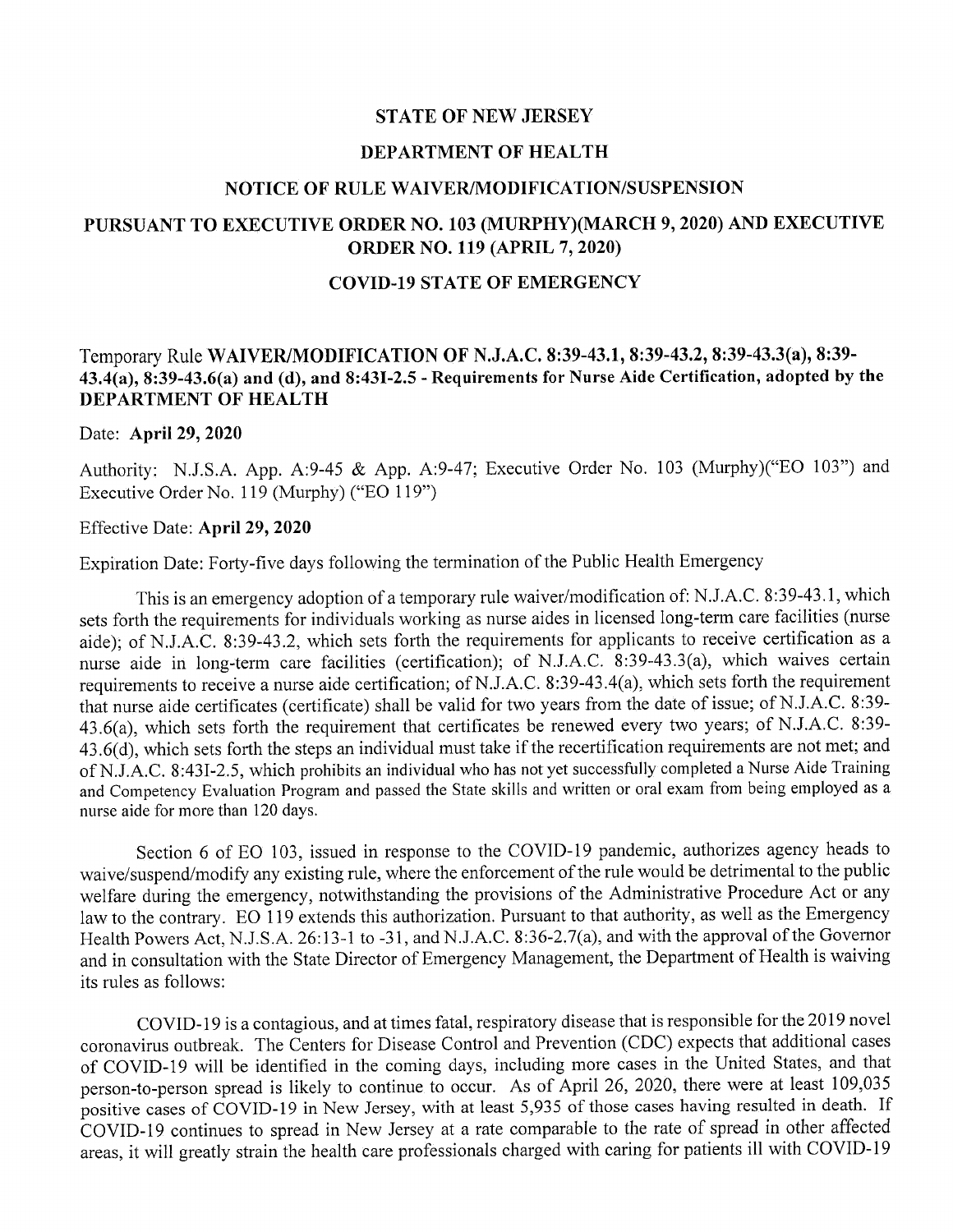and may become too large in scope to be handled by New Jersey's currently certified health care professionals. Staffing shortages have already been reported at long-term care facilities, assisted living facilities, assisted living programs and comprehensive personal care homes throughout New Jersey.

NJ.A.C. 8:39-43.1 sets forth the requirements for nurse aide competency to work in long-term care facilities. Under the rule, individuals must have a currently valid certificate and be registered in good standing on the New Jersey Nurse Aide Registry. It also restricts the time an uncertified nurse aide is competent to be employed as a nurse aide in a long-term care facility.

Further, N.J.A.C. 8:39-43.2 sets forth the requirements for applicants to receive certification as a nurse aide in long-term care facilities. Under the rule, applicants must (1) successfully complete a nurse aide in long-term care facilities training program that has been approved by the Department; (2) provide evidence that he or she is of good moral character, including, but not limited to, compliance with the requirements of the Criminal Background Investigation Program in accordance with N.J.A.C. 8:43I; and (3) pass both the Department's clinical skills competency exam and written/oral exam.

Further, N.lA.C. 8:39-43.3(a) permits certain individuals who have not yet completed a nurse aide training course and clinical skills evaluation to take the written or oral examination under certain circumstances;

Further, N.J.A.C. 8:39-43.4(a) directs that a nurse aide certificate shall be valid for a period of two years from the date of issue.

Further, N.lA.C. 8:39-43.6 requires that a nurse aide certificate be renewed every two years and establishes the process for that renewal. A nurse aide who does not meet the recertification requirement listed in subsection (b) and who wishes to be recertified, is currently required to repeat the requirements for certification at N.J.A.C. 8:39-43.2, unless the original date of issue of the certificate is within the five years prior to the expiration date listed on the certificate and the nurse aide successfully completes the skills evaluation and written or oral examination. Further, a nurse aide whose certification has expired must undergo a criminal background investigation per N.J.A.C. 8:43I, regardless of whether the individual must complete a training program.

Further, N.J.A.C. 8:431-2.5 prohibits an individual who has not yet successfully completed a Nurse Aide Training and Competency Evaluation Program and passed the State skills and written or oral exam from being employed as a nurse aide for more than 120 days.

## A. Nurse aides whose certifications have expired within the past three years

In order to effectively respond to the shortage of nurse aides in long-term care facilities, assisted living facilities, assisted living programs and comprehensive personal care homes, it is necessary to waive/modify N.J.A.C. 8:39-43.1(a)(1), N.J.A.C. 8:39-43.2(a)(1) and (3), N..T.A.C. 8:39-43.4(a), N..T.A.C. 8:39-43.6(a) and N.J.A.C. 8:39-43.6(d) for nurse aides whose certificates have expired within the past three years. Pursuant to this waiver, facilities are permitted to employ nurse aides whose certificates have expiration dates within the past three years to work as certified nurse aides. All individuals seeking to work as a certified nurse aide pursuant to this waiver must comply with the requirements for a criminal background check pursuant to N.J.A.C. 8:43I.

# B. Students, graduate nurses, foreign licensed nurses and others who submit evidence of the successful, timely completion of a course in the fundamentals of nursing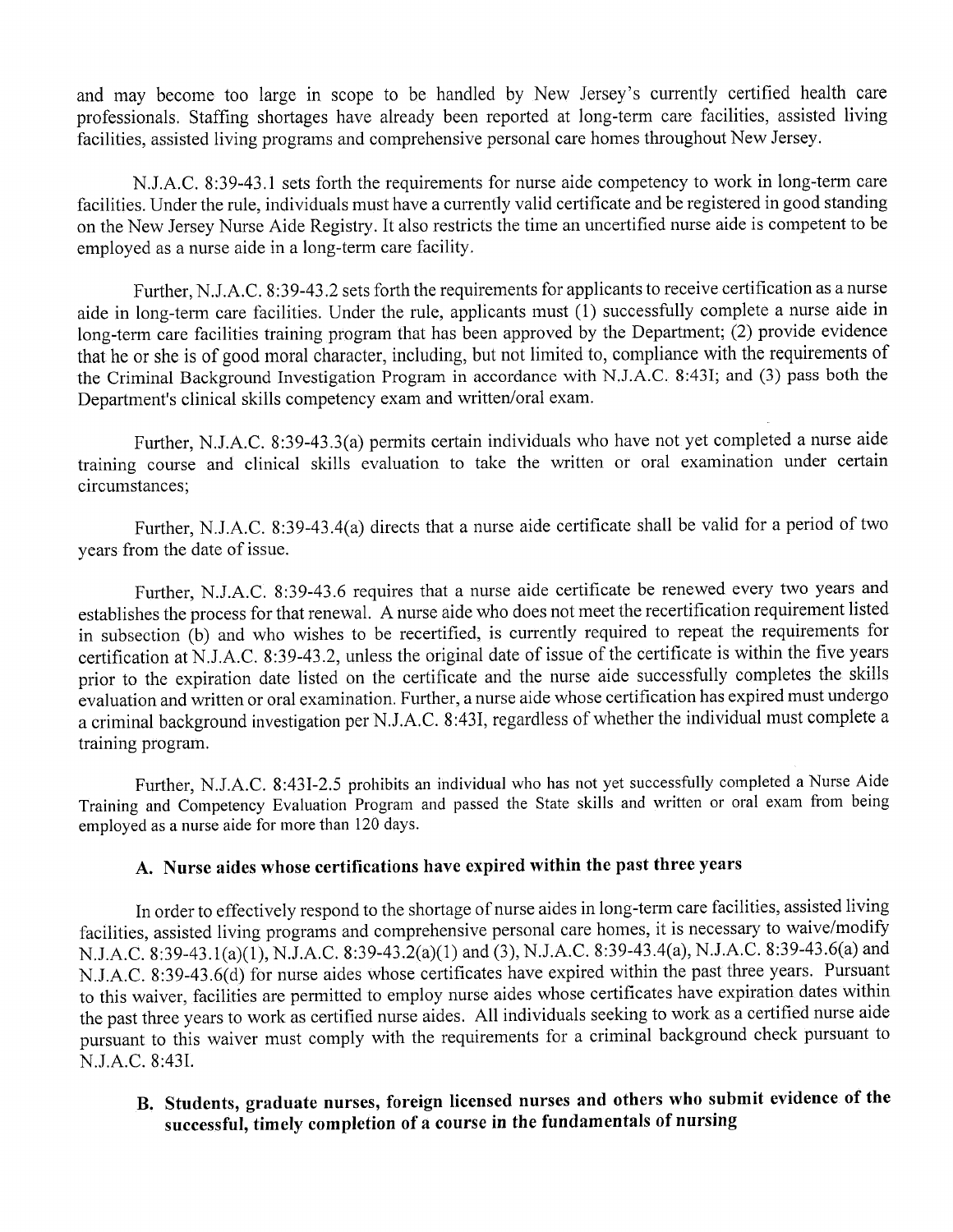It is also necessary to expand the exceptions to N.J.A.C. 8:39-43.2 set forth in N.J.A.C. 8:39-43.3. Accordingly, the Department temporarily waives/modifies N.J.A.C. 8:39-43.3 by adding new subsection (b), to permit students, graduate nurses, or foreign licensed nurses, pending licensure, who submit to a facility evidence of the successful completion of a course in the fundamentals of nursing, and other persons who submit to a facility evidence of the successful completion of a course in the fundamentals of nursing within the preceding 12 months, to be temporarily employed as certified nurse aides without completing the requirement to pass the Department's written/oral examination. This waiver/modification of the rule is necessary to effectively respond to the immediate shortage of staff in long-term care facilities while still ensuring that individuals who are hired as nurse aides receive the adequate training. All individuals seeking to work as a nurse aide pursuant to this waiver must comply with the requirements for a criminal background check pursuant to NJ.A.C. 8:43I.

# C. **Extension** of the **time during which certain uncertified nurse aides may be employed pending certification**

Finally, it is necessary to waive/modify N.J.A.C. 8:43I-2.5, by extending the 120-day employment limitation for individuals who have not yet successfully completed a Nurse Aide Training and Competency Evaluation Program and passed the State skills and written or oral exam by an additional 90 days. All individuals seeking to work as a nurse aide pursuant to this waiver must comply with the requirements for a criminal background check pursuant to N.lA.C. 8:43I.

Facilities that hire one or more nurse aides under all the modified requirements created by this waiver/modification must retain records detailing which, if any, of the above actions were implemented. The records must also include: (1) a list of the names, Social Security numbers and birth dates of the individuals temporarily hired pursuant to this waiver/modification; (2) if the waiver requires submission of evidence of the successful completion of a course in the fundamentals of nursing, the records of each individual's successful completion of a course in the fundamentals of nursing; (3) the duration of the implementation; and (4) documentation of any incidents involving the abuse, neglect or misappropriation of property of a resident of the facility, which are attributable to the nurse aides hired under this waiver/modification. Moreover, any incidents involving the abuse, neglect or misappropriation of property of a resident of the facility, which are attributable to the nurse aides hired under this waiver/modification, must be immediately reported to the 'Department.

Facilities that hire one or more nurse aides under the modified requirements created by this waiver/modification must, within one week of the hiring of one or more nurse aides, provide the Department with the names, Social Security numbers and birth dates of the individuals temporarily hired pursuant to this waiver/modification by sending the information to:

> Garlina Finn, Education Program Development Specialist Certification Program New Jersey Department of Health P.O. Box 358 Trenton, New Jersey 08625-0358

This rule waiver/modification will allow the Department to effectively respond to the immediate shortage of staff in long-term care facilities while still ensuring that individuals who are hired as nurse aides have received adequate training.

This waiver/modification is effective through the forty-fifth day following the termination of the Public Health Emergency. Facilities will thereafter be required to return to operation in accordance with all licensure standards.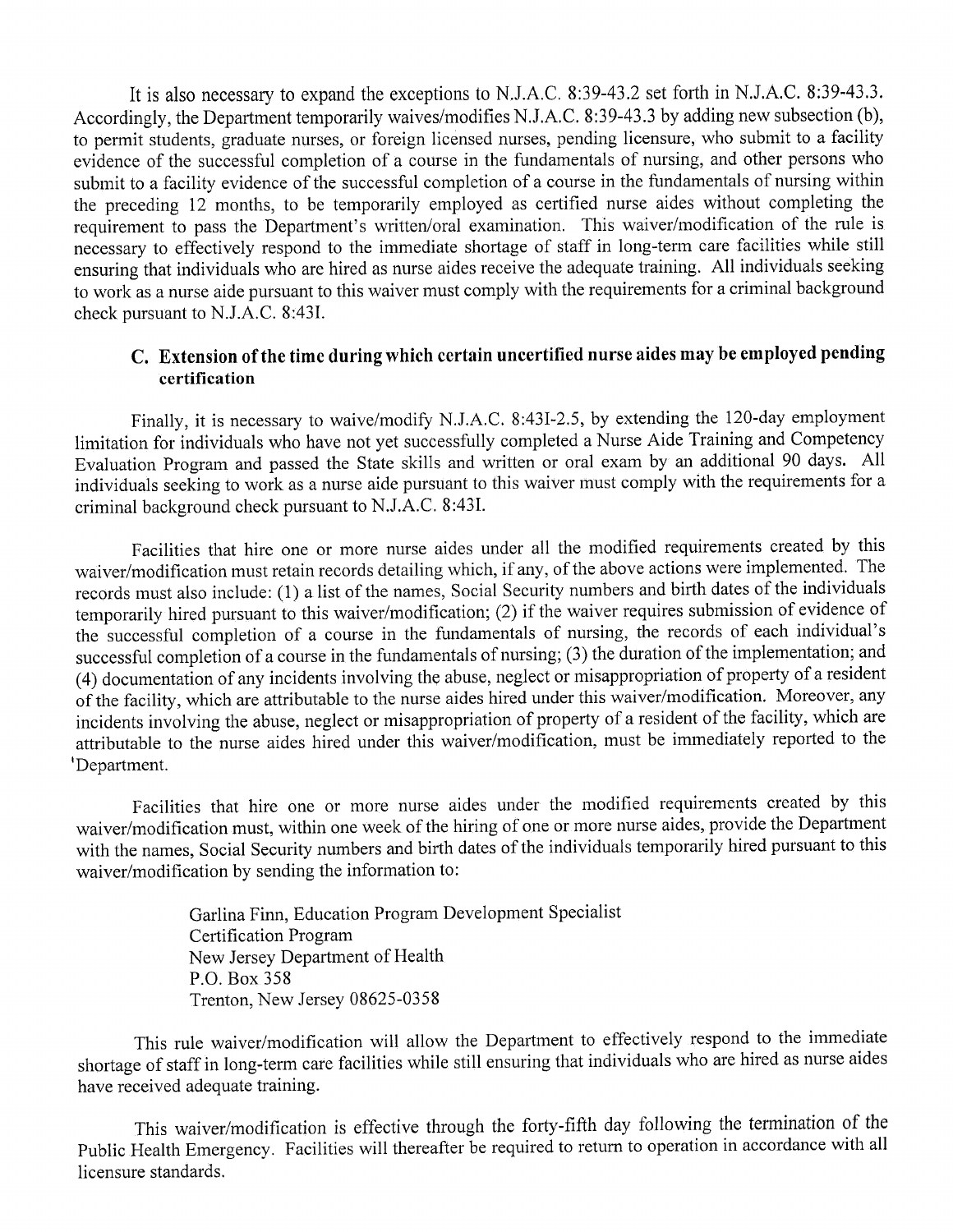Full Text of the modified rules follows, with additional terms and conditions indicated in boldface:

## 8:39-43.1 - Nurse aide competency

- (a) An individual who meets any of the following criteria shall be considered by the Department to be competent to work as a nurse aide in a licensed long-term care facility in New Jersey:
	- 1. Has a currently valid nurse aide in long-term care facilities certificate and is registered in good standing on the New Jersey Nurse Aide Registry;
	- 2. Has been employed for less than 120 days and is currently enrolled in an approved nurse aide in long term care facilities training course and scheduled to complete the competency evaluation program (skills and written/oral examination) within 120 days of employment; or
	- 3. Has been employed for no more than 120 days, has completed the required training specified in (a)2 above, and has been granted a conditional certificate by the Department while awaiting clearance from the criminal background investigation conducted in accordance with N.J.A.C. 8:43I.
- (b) Notwithstanding subsection (a)(1) above, during the existence of the Public Health Emergency and for forty-five days thereafter, an individual whose nurse aide certification has expired within the last three years must only comply with the modified requirements of N.J.A.C. 8:39-43.2, as noted below.
- (c) Notwithstanding subsection (a)(2)  $\&(3)$  above, during the existence of the Public Health Emergency and for forty-five days thereafter, an individual shall also be considered by the Department to be competent to work as a nurse aide in a licensed long-term care facility in New Jersey if:
	- 1. The individual has been employed for less than 210 days and is currently enrolled in an approved nurse aide in long term care facilities training course and scheduled to complete the competency evaluation program (skills and written/oral examination) within 210 days of employment; or
	- 2. The individual has been employed for no more than 210 days, has completed the required training specified in (a)2 above, and has been granted a conditional certificate by the Department while awaiting clearance from the criminal background investigation conducted in accordance with N.J.A.C. 8:431.
- (d) Nursing homes, assisted living facilities, assisted living programs and comprehensive personal care homes may temporarily employ individuals who qualify under N.J.A.C. 8:39-43.1(b) and (c). Facilities that hire one or more nurse aides under the modified requirements created by this waiver/modification must:
	- 1. retain records detailing which, if any, of the above actions were implemented, including a list of the names, Social Security numbers and birth dates of the individuals temporarily hired pursuant to this waiver/modification, and the duration of the implementation; and
	- 2. document and immediately report to the Department any incidents involving the abuse, neglect or misappropriation of property of a resident of the facility,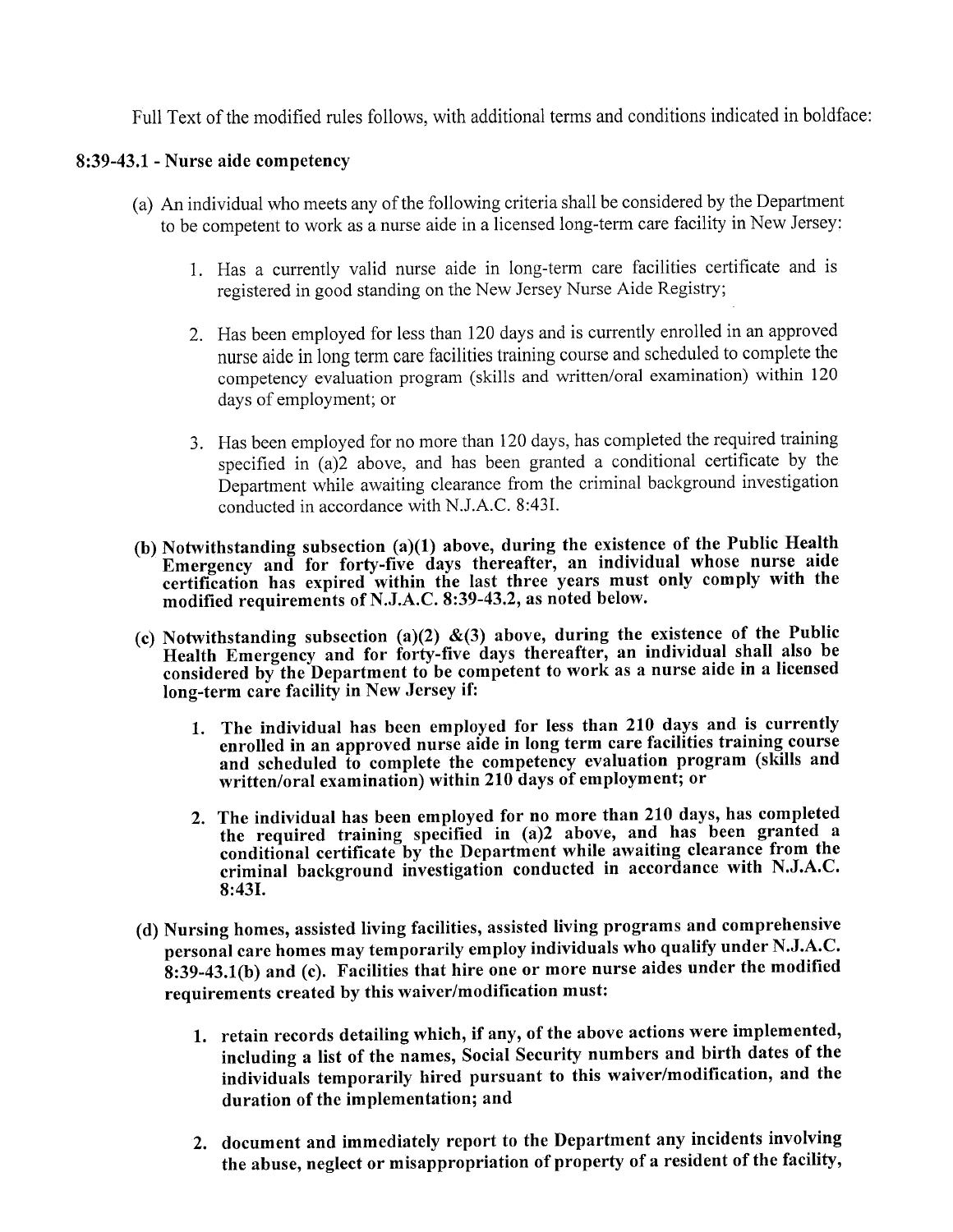which are attributable to the nurse aides hired under this waiver/modification; and

3. within one week of the hiring of one or more nurse aides, provide the Department with the names, Social Security numbers and birth dates of the individuals temporarily hired pursuant to this waiver/modification by sending the information to:

> Garlina Finn, Education Program Development Specialist Certification Program New Jersey Department of Health P.O. Box 358 Trenton, New Jersey 08625-0358

# 8:39-43.2 - Requirements for Nurse Aide Certification

- (a) An applicant for certification as a nurse aide in long-term care facilities shall:
	- 1. Successfully complete a nurse aide in long-term care facilities training program that has been approved by the Department;
	- 2. Provide evidence that he or she is of good moral character, including, but not limited to, compliance with the requirements of the Criminal Background Investigation Program in accordance with N.J.A.C. 8:431; and
	- 3. Pass both the Department's clinical skills competency exam and written/oral exam.
- (b) An applicant shall fulfill the requirements in (a) above in order to be listed on the New Jersey Nurse Aide Registry.
- (c) Notwithstanding subsections (a) and (b) above, during the existence of the Public Health Emergency and for forty-five days thereafter, an individual whose nurse aide certification has expired within the last three years may be eligible for employment as a nurse aide so long as the individual complies with the requirements for a criminal background check pursuant to N.J.A.C. 8:431.

### 8:39-43.3- Exceptions

- (a) The following persons may take the Department's written/oral examination without first completing a nurse aide training course and clinical skills evaluation approved in accordance with N.J.A.C. 8:39-43.10:
	- 1. Students, graduate nurses, or foreign licensed nurses, pending licensure, who submit evidence of successful completion of a course in the fundamentals of nursing;
	- 2. Persons who submit evidence of the successful completion of a course in the fundamentals of nursing within the 12 months immediately preceding application to take the written/oral competency examination, including:
		- 1. Persons certified as a nurse aide in long-term care facilities in another state by a state governmental agency and listed on that state's nurse aide registry, who do not meet the requirements for equivalency specified at (a)l above; and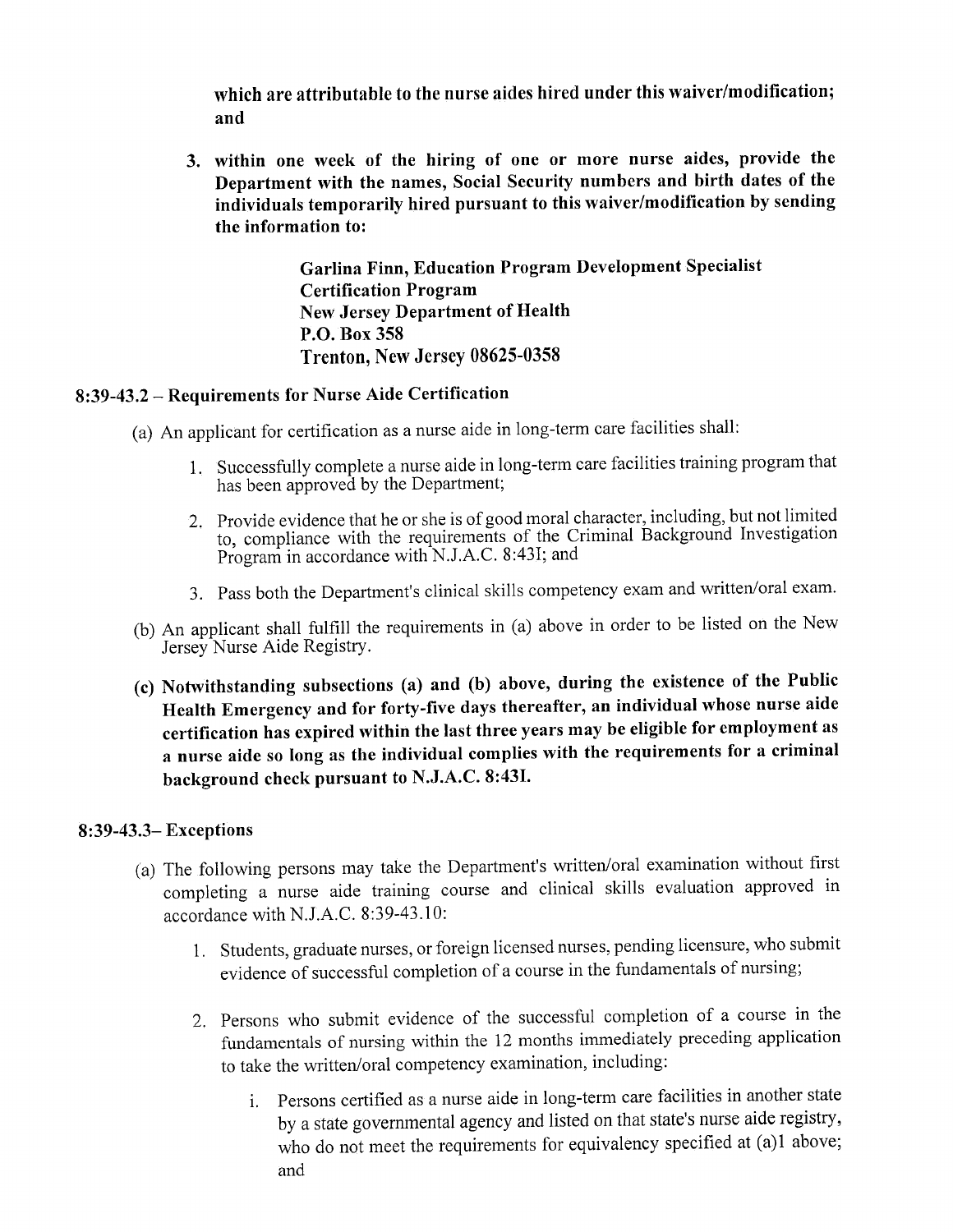- ii. Persons who have had training and experience as a nurse aide in a military service, equivalent to that of a nurse aide;
- 3. Persons who are certified as homemaker-home health aides by the New Jersey Board of Nursing, in accordance with N.J.A.C. 13:37-14, and who successfully complete the Long-Term Care Module of the Core Curriculum for Unlicensed Assistive Personnel approved by the Department;
- 4. Persons who successfully complete the Core Curriculum for Unlicensed Assistive Personnel approved by the Department and the New Jersey Board of Nursing, and the Long Term Care Module of the Core Curriculum for Unlicensed Assistive Personnel approved by the Department.
- (b) Notwithstanding the above requirements, during the existence of the Public Health Emergency and for forty-five days thereafter, the following individuals may be temporarily employed as certified nurse aides without completing the requirement to pass the Department's written/oral examination:
	- 1. Students, graduate nurses, or foreign licensed nurses, pending licensure, who submit to a facility evidence of the successful completion of a course in the fundamentals of nursing; and
	- 2. Other persons who submit to a facility evidence of the successful completion of a course in the fundamentals of nursing within the preceding 12 months;
	- 3. All individuals seeking to work as a nurse aide pursuant to this waiver/modification must comply with the requirements for a criminal background check pursuant to N.J.A.C. 8:431;
	- 4. Nursing homes, assisted living facilities, assisted living programs and comprehensive personal care homes may temporarily employ individuals who qualify under N.J.A.C. 8:39-43.3(b). Facilities that hire one or more nurse aides under the modified requirements created by this waiver/modification must:
		- a. retain records detailing which, if any, of the above actions were implemented, including a list of the names, Social Security numbers and birth dates of the individuals temporarily hired pursuant to this waiver/modification, the records of each individual's successful completion ofa course in the fundamentals of nursing, and the duration of the implementation; and
		- b. document and immediately report to the Department any incidents involving the abuse, neglect or misappropriation of property of a resident of the facility, which are attributable to the nurse aides hired under this waiver/modification; and
		- c. within one week of the hiring of one or more nurse aides, provide the Department with the names, Social Security numbers and birth dates of the individuals temporarily hired pursuant to this waiver/modification by sending the information to: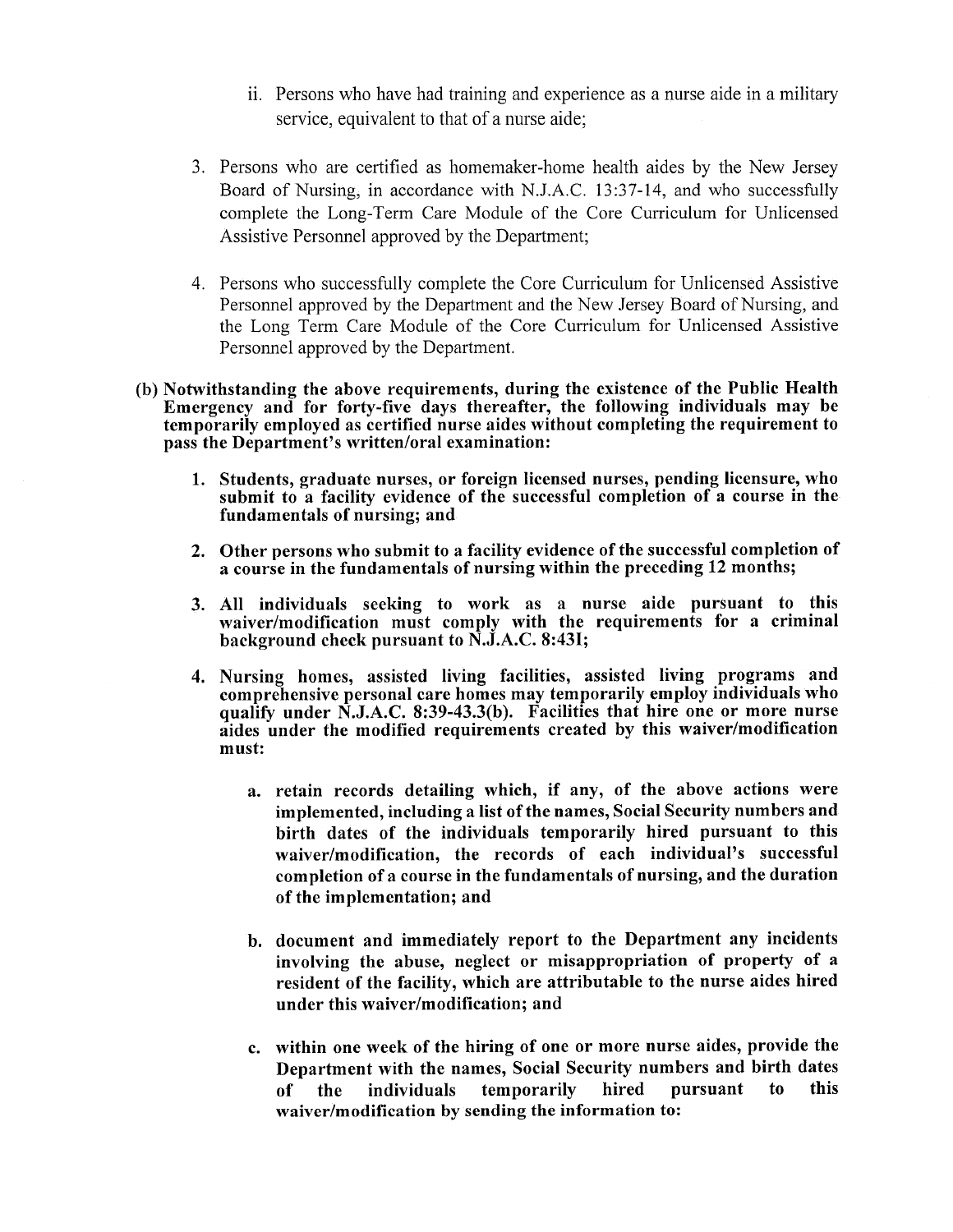**Garlina Finn, Education Program Development Specialist Certification Program New Jersey Department of Health P.O. Box 358 Trenton, New Jersey 08625-0358**

## **8:39-43.4 - Certificates**

(a) A nurse aide in long-term care facilities certificate shall be valid for a period of two years from

the date of issue.

- (b) A nurse aide certificate shall not be retained by an employer for any reason.
- (c) A nurse aide certificate is not transferable by sale, gift, duplication, or other means and shall not be forged or altered.
- **(d) During the existence of the Public Health Emergency and for forty-five days thereafter, individuals whose certificates have expired within the past three years who meet the requirements ofN.J.A.C. 8:39-43.2(c) shall not be subject to the requirement set forth in subsection (a).**

### **8:39-43.6 - Recertification**

(a) The Department shall require the renewal and updating of a nurse aide listing on the registry at

least once every two years on a schedule established by the Department.

- (b) In order to be recertified, an individual shall have a currently valid nurse aide in long-term care facilities certificate and shall have been employed performing nursing or nursingrelated services for at least seven hours for pay, in a licensed health care facility or for an agency licensed by the Department, within the past 24 months from the date of expiration as specified on the nurse aide certificate, and shall not have had his or her certificate revoked in accordance with NJ.A.C. 8:39-43.5(a), and shall not have his or her certificate suspended in accordance with NJ.A.C. 8:39-43.5(b).
- (c) The designated facility representative shall verify such employment by signing the individual's recertification data mailer upon request of the individual.
- (d) Any individual who does not meet the recertification requirement listed in (b) above and who wishes to be recertified, shall repeat the requirements for certification at N.J.A.C. 8:39-43.2, unless the original date of issue of the certificate is within the five years prior to the expiration date listed on the certificate and the nurse aide successfully completes the skills evaluation and written/oral examination.
	- 1. Any individual who has allowed his or her certificate to expire must undergo a criminal background investigation as required by NJ.A.C. 8:431, regardless of whether the person must complete a training program.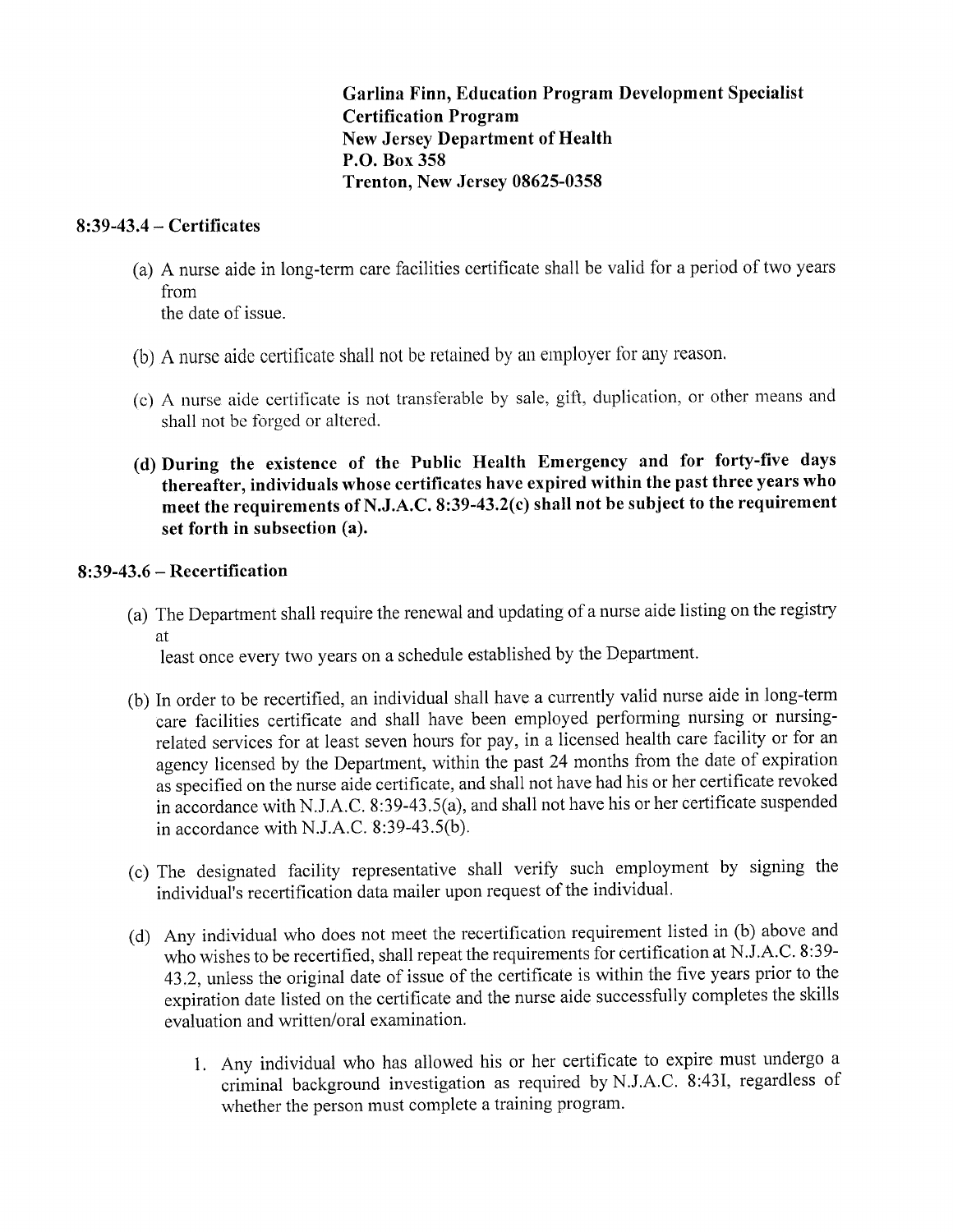**(e) Subsections (a) and (d) are waived during the existence** of the **Public Health Emergency and for forty-five days thereafter, for individuals whose nurse aide in long-term care facilities certification has expired within the last three years, except that the individual must comply with the requirements for a criminal background check pursuant to N.J.A.C. 8:39-43.2(c) and N.J.A.C. 8:431.**

### **8:431-2.5 Conditional Certification**

- (a) An applicant for certification as a nurse aide may be issued a conditional certification and may be employed in the capacity of a nurse aide for a period of up to 120 days, as follows:
	- 1. The Department will issue a conditional certification to the applicant for a period not to exceed 120 days if the application demonstrates that the candidate has provided a sworn statement indicating that her or she has not been convicted of any of the offenses listed at N.J.A.C. 8:431-2.3, and has not been placed on the Department's Nurse Aide Abuse Registry pursuant to N.J.A.C. 8:39-43.7(b).
	- 2. All conditional certification documents issued by the Department shall bear the issue and expiration date, and are non-renewable.
	- 3. Nothing in this chapter shall be construed as to permit an individual with a conditional certification authority to perform those duties of a nurse aide for which the applicant has not yet been trained or authorized to perform.
	- 4. Nothing in this chapter shall be construed as to permit an individual to remain employed as a nurse aide for more than 120 days prior to successfully completing a NATCEP and passing the State skills and written or oral exam as required by 42 U.S.C. §§ 1396r(b)5 or 13951-3(b)5.
	- 5. If a conditionally certified applicant is disqualified from certification, the Department shall issue a notice to the applicant and employer, if known. The notice to the employer shall state that the applicant is disqualified, but shall not disclose the offenses upon which the disqualification is based.
		- 1. Upon receipt of the notice, the employer shall immediately remove the person from duties which require regular contact with patients, residents or clients. The person shall not have unsupervised contact with any patient, resident or client, nor shall the property of those persons be entrusted to any disqualified applicant.
		- ii. If the employer receives notice from the Department that the applicant has filed for a hearing to contest the accuracy of their criminal history record background investigation, the person may remain employed pending a final decision on the person's petition, but the employer shall not permit the person to have unsupervised contact with elderly patients, residents or clients.
		- iii. The Department will notify the employer of any requests for hearings, and the results of any hearings, within five days of receipt of such request or disposition.